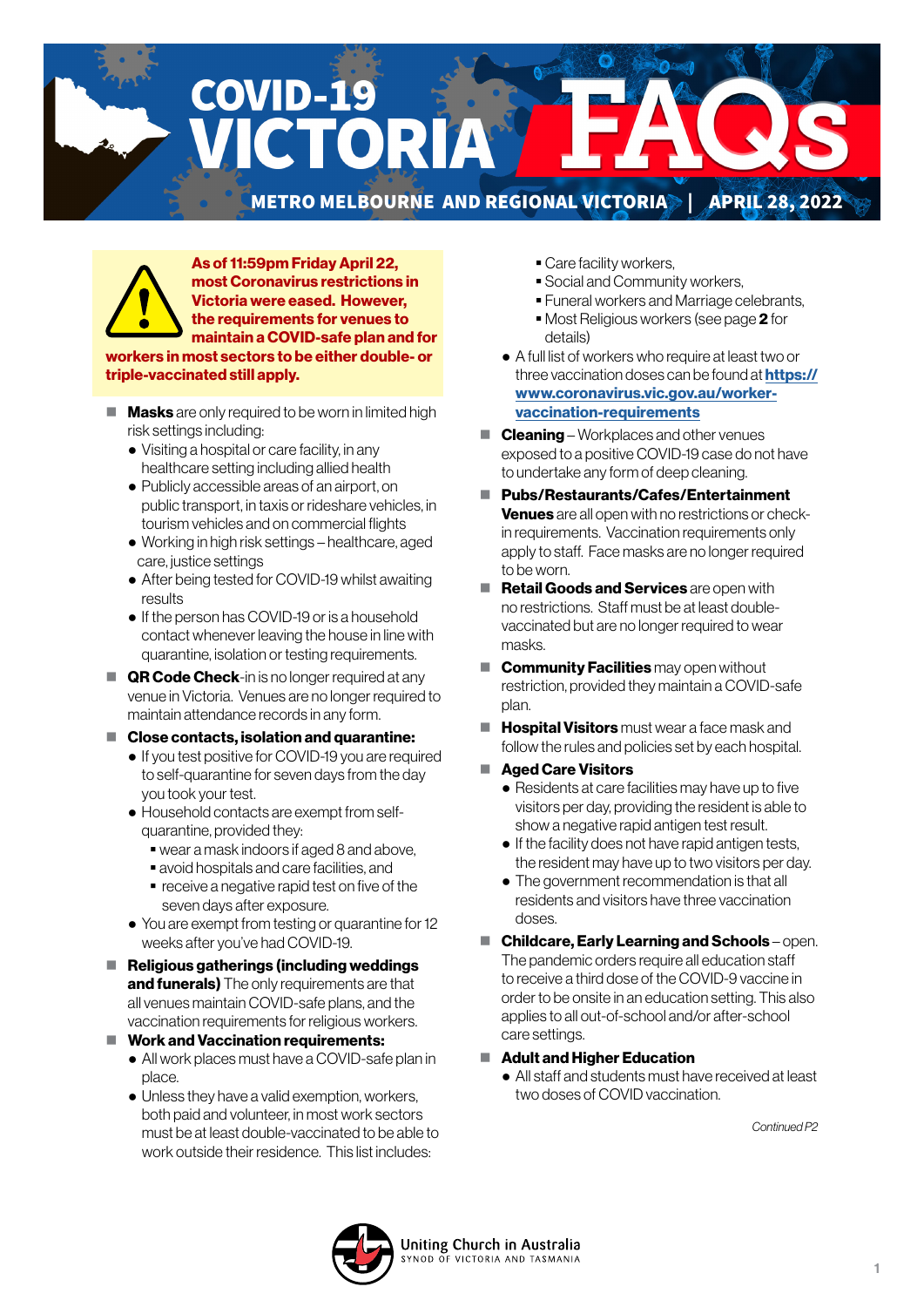

*THESE COVID FAQs are prepared with great care, based on the best available advice at the time they are written. We try to provide guidance as soon as possible to give all councils of the church time to act in accordance with Covid-safe requirements. However whenever restrictions change, the detail is increasingly either absent from government information or is updated after these FAQs are published. Where this is the case, we deliberately err on the side of caution.*

For further information visit: [https://www.](https://www.coronavirus.vic.gov.au) [coronavirus.vic.gov.au.](https://www.coronavirus.vic.gov.au) Should you have any further questions please email [Synod's](mailto:CrisisManagement%40victas.uca.org.au?subject=)  [Crisis Management Team.](mailto:CrisisManagement%40victas.uca.org.au?subject=)

# MULTI-LINGUAL RESOURCES

# **Where can I find the current government guidelines in other languages?**

Victorian Multi-cultural Commission Coronavirus (COVID-19): In-language advice and information at [https://www.multiculturalcommission.vic.](https://www.multiculturalcommission.vic.gov.au/coronavirus-language-advice-and-information) [gov.au/coronavirus-language-advice-and](https://www.multiculturalcommission.vic.gov.au/coronavirus-language-advice-and-information)[information.](https://www.multiculturalcommission.vic.gov.au/coronavirus-language-advice-and-information)

Ethnolink have information available in 51 languages at: [http://www.ethnolink.com.au/covid-%20](http://www.ethnolink.com.au/covid-%2019-coronavirus-translated-resources/) [19-coronavirus-translated-resources/](http://www.ethnolink.com.au/covid-%2019-coronavirus-translated-resources/) The Department of Home Affairs has extensive multi-lingual resources available at: **[https://](https://Covid19inlanguage.homeaffairs.gov.au/)** [Covid19inlanguage.homeaffairs.gov.au/](https://Covid19inlanguage.homeaffairs.gov.au/)

The Victorian Multicultural Commission have release multi-lingual resources including:

- Audio messages: [https://cloud.think-hq.com.](https://cloud.think-hq.com.au/s/m9SX3ntGGqr7Sai) [au/s/m9SX3ntGGqr7Sai](https://cloud.think-hq.com.au/s/m9SX3ntGGqr7Sai)
- **Posters (JPG / PDF): [https://cloud.think-hq.](https://cloud.think-hq.com.au/s/m9SX3ntGGqr7Sai)** [com.au/s/m9SX3ntGGqr7Sai](https://cloud.think-hq.com.au/s/m9SX3ntGGqr7Sai)
- Social Media banners: **[https://cloud.think-hq.](https://cloud.think-hq.com.au/s/m9SX3ntGGqr7Sai)** [com.au/s/m9SX3ntGGqr7Sai](https://cloud.think-hq.com.au/s/m9SX3ntGGqr7Sai)

# GATHERINGS & CHURCH COUNCIL RESPONSIBILITIES

With an increased likelihood that at some stage an attendee at a gathering will be COVID positive, there are a number of requirements and considerations which still apply for all Church Councils:

**COVID-safe plans.** It is still a mandatory government requirement that a COVID-safe plan be maintained. Given the changes outlined in these FAQs, all current COVID-safe plans will need to be reviewed and updated as required.

Vaccination Status records. All staff and volunteers must still be at least double-vaccinated and must provide proof of their vaccination status. The Church Council must be able to readily provide this information if requested by any authorised health officer. Therefore the Vacciation Status record should be maintained where the work is done, or from where the work is co-ordinated. (see below for further detail)

#### VACCINATION STATUS

Unless they have a valid exemption, workers, both paid and volunteer, in most work sectors must be at least double-vaccinated to be able to work outside their residence, and in some cases there is a requirement for all workers to be triple**vaccinated.** A full list of workers who require at least two or three vaccination doses can be found at **[https://](https://www.coronavirus.vic.gov.au/worker-vaccination-requirements )** [www.coronavirus.vic.gov.au/worker-vaccination](https://www.coronavirus.vic.gov.au/worker-vaccination-requirements )**requirements** 

#### Who would this apply to at our church?

*A religious worker is someone who works in connection with a place of worship, including a chapel, church, mosque, synagogue or temple.* This would therefore include, among others, people such as cleaners, organist/musician, children's leader, anyone involved in building maintenance or gardening, and anyone involved in co-ordinating catering. This would also apply Church Council members for the purposes of attending meetings etc. where they should be deemed as volunteer staff. *Continued P3*

Uniting Church in Australia YNOD OF VICTORIA AND TASMANIA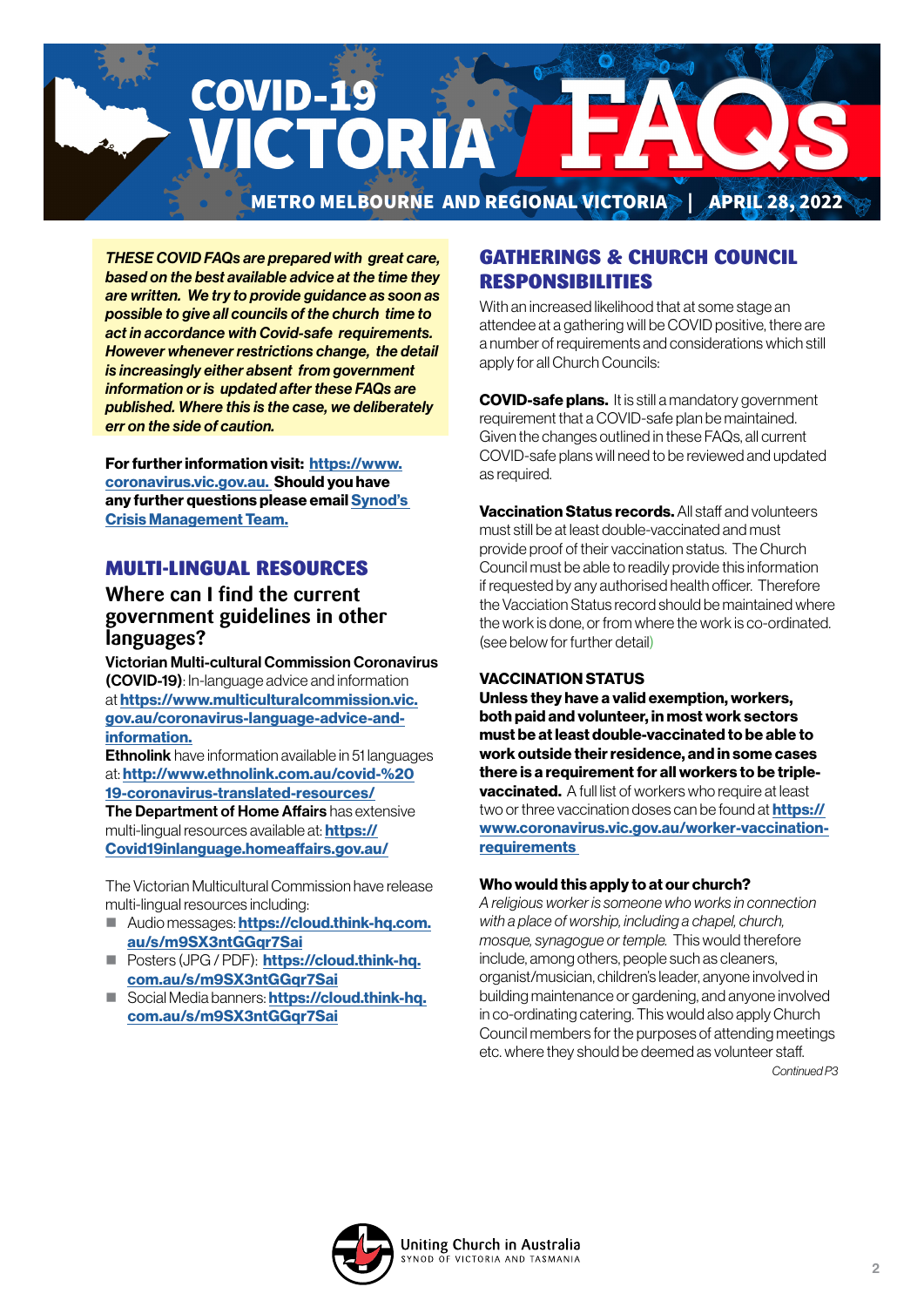

However, this does not include *workers who conduct services of public worship and acknowledgments of faith, perform marriages, funerals and special memorial services according to tradition and ecclesiastical and civil law, or who visit members of the community to provide advice and religious comfort for the purpose of end of life faith reasons.*

Therefore, whilst the faith leader is not required by law to be double-vaccinated for the purposes described above, every other worker, whether paid or volunteer, must be double-vaccinated. It must also be stressed that the above list outlines the only work which may be undertaken by an unvaccinated faith leader --- things like pastoral care visits would not be possible.

It remains the recommendation of Synod's Crisis Management Team that all Ministers and Lay Leaders also be fully vaccinated for the protection of their worshipers.

The only exemptions are for people who are medically exempt and whose treating practitioner has completed the Australian Immunisation Medical Exemption Form (commonly called an AIR Form). *As of 23/04/2022*

# HOW SHOULD THE INFORMATION BE RECORDED?

The Synod of Victoria and Tasmania has produced a simple form to assist all Church Councils to meet the above obligation. This form can be found here

# WHO WILL HAVE ACCESS TO THIS INFORMATION?

Synod's Crisis Management Team is recommending that no more than two people at any location have access to that location's staff vaccination records. It may be required at some point that authorised staff from either the Synod or Presbytery be able to verify compliance. At any time, this information may be requested by an Authorised Health Official.

# REQUIREMENTS FOR INDIVIDUALS WITH COVID-19

### If you have COVID-19 symptoms or are a household contact of someone with COVID-19:

- Get a rapid antigen test.
- $\blacksquare$  If you are unable to access a rapid antigen test, get a PCR test.
- If you can't get a PCR test, stay isolated until you can access either type of test.
- $\blacksquare$  If you do not have symptoms and you are not a household contact, monitor for symptoms.

#### If you test positive on a rapid antigen test you must:

- 1. [report your result online](https://www.coronavirus.vic.gov.au/node/22270) or call 1800-675-398 as soon as possible.
- 2. Immediately isolate for 7 days from the day you took the rapid antigen test.
- 3. Follow the [government checklist]( https://www.coronavirus.vic.gov.au/checklist) and tell your contacts you have COVID-19.
	- Your household contacts no longer need to isolate for 7 days, providing they wear a face mask in all indoor situations (except at home) and providing they return five negative Rapid Antigen Tests during the first 7 days
	- Your social contacts must get tested if they have any symptoms
	- **Advise your workplace or education facility that** you have COVID-19.

*As of 23/04/2022*

# MINISTERS IN HIGH RISK GROUPS

Ministers in high-risk groups should discuss with their medical practitioners, presbytery and Church Councils the appropriateness of their involvement in services and what additional safeguards may be required to protect their own health.

High risk groups include people who are:

- aged over 70,
- over 65 with chronic health conditions,
- immune-compromised, or
- Indigenous people over 50 with chronic health conditions

*As of 28/10/2021*

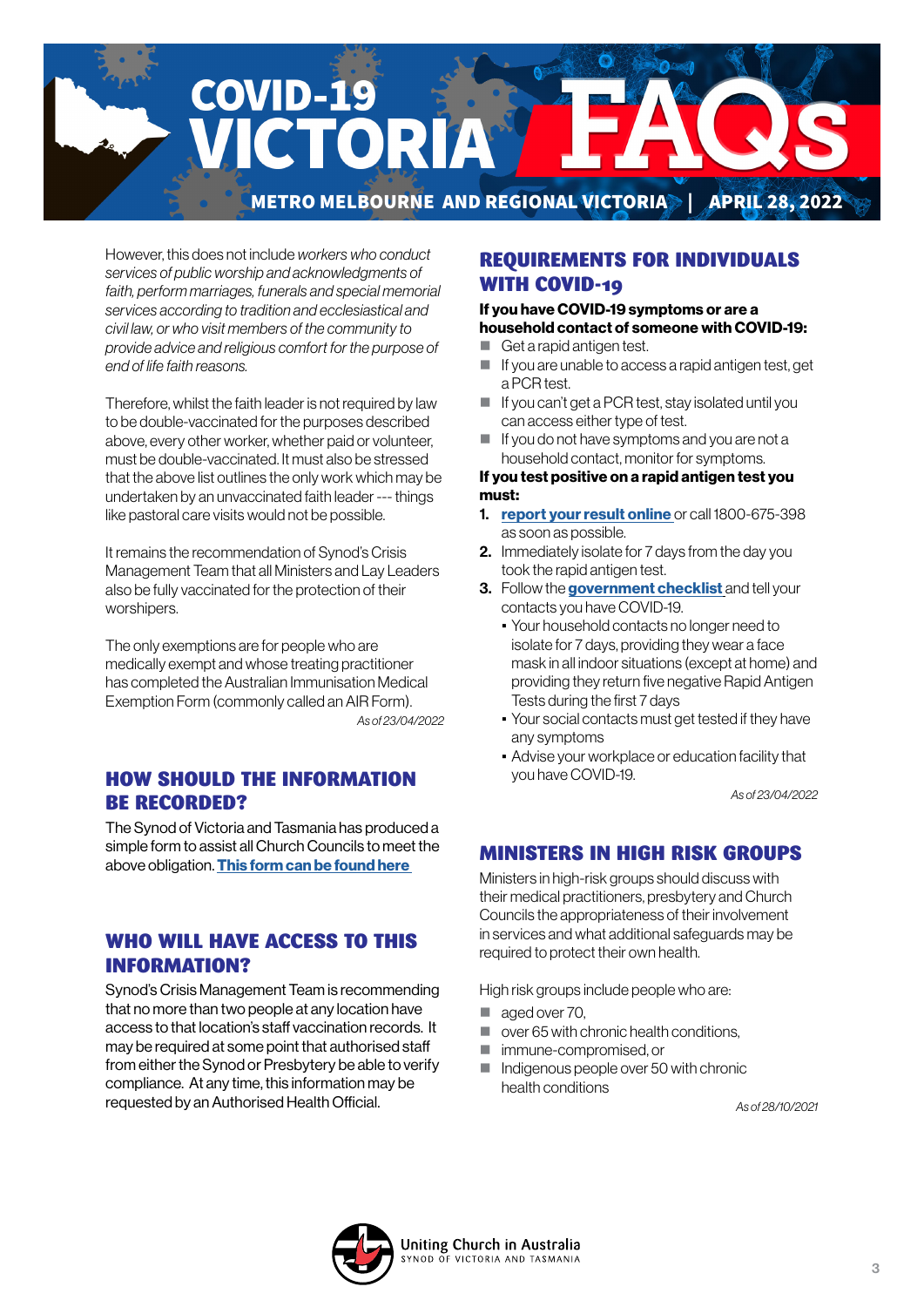

# CHURCH/COMMUNITY HALLS

Community Facilities, including libraries, creative art spaces, halls may open without restriction, but must have a COVID-safe plan in place.

#### RENTED & HIRED FACILITIES

- $\blacksquare$  If you rent hire or licence out property to more than one organisation or group on a casual or nonexclusive basis (eg support groups, community groups, classes) using our standard Hire Agreement (Victoria) whether one-off or recurring, the Responsibility for maintaining all COVID-19 compliance remains with the congregation as the responsible body. However, you may pass on the reasonable additional cost of cleaning or other necessary Covid-19 safety measures to the Hirer if you notify them in advance of the additional cost.
- If you rent out property to one organisation or group on an exclusive use basis (under a Lease or Licence), the responsibility for maintaining all COVID-19 compliance falls to the tenant.
- If in doubt, seek advice from your presbytery or contact [crisismanagement@victas.uca.org.au](mailto:crisismanagement%40victas.uca.org.au%20?subject=)

*As of 23/04/2022* 

# COVID-SAFE PLANS

## **Do we need to complete a CovidSafe plan and/or UCA Covid Recovery Action Checklist?**

Having completed the Covid Recovery Action Plan Checklist, [https://victas.uca.org.au/](https://victas.uca.org.au/download/668/faq/8852/recovery-action-plan-checklist-v5) [download/668/faq/8852/recovery-action](https://victas.uca.org.au/download/668/faq/8852/recovery-action-plan-checklist-v5)**[plan-checklist-v5](https://victas.uca.org.au/download/668/faq/8852/recovery-action-plan-checklist-v5)** if you are keeping this up-to-date. This can be your Covid-Safe Plan. If you have not already done so, please send a copy of your plan to [elnura.dulakovic@victas.uca.org.au.](mailto:elnura.dulakovic%40victas.uca.org.au.?subject=)

You must be able to provide a copy immediately if requested by any authorised Health officer. There are substantial fines for every breach of current COVID-safe requirements, for which the congregation will be liable.

## HOLY COMMUNION

# **How can Holy Communion services reflect COVID safe practices?**

Careful consideration should be given to how Holy Communion can be conducted appropriately, including maintaining distance, hygiene and not sharing communion ware.

For congregations livestreaming worship, the Assembly guidelines remain in place until July 2022 and can be found at: [https://uniting.church/online](https://uniting.church/online-worship-communion/)[worship-communion/](https://uniting.church/online-worship-communion/) 

For some thoughts on how to conduct Holy Communion in a COVID-safe manner read Rev Dr Sally Douglas' November 2020 article at [https://](https://

victas.uca.org.au/how-can-we-keep-holy-

communion-covid-19-safe/) [victas.uca.org.au/how-can-we-keep-holy](https://

victas.uca.org.au/how-can-we-keep-holy-

communion-covid-19-safe/)[communion-covid-19-safe/.](https://

victas.uca.org.au/how-can-we-keep-holy-

communion-covid-19-safe/) 

*As of 19/11/2021*

# ZOOM VIRTUAL MEETING LICENCES **What does it cost for a Zoom meeting licence?**

If you plan on using Zoom frequently and/ or require full functionality, Synod Ministries and Operations along with other Synods have negotiated with Zoom to purchase a bulk deal. As such we are able to provide Zoom licences for a cost of just \$7.93 per month. If your presbytery or congregation is interested, please contact: [George.Delice@victas.uca.org.au](mailto:George.Delice%40victas.uca.org.au?subject=)

You will need to provide: Number of licences required and the details of the contact person (including their email address).

*As of 08/07/2020*